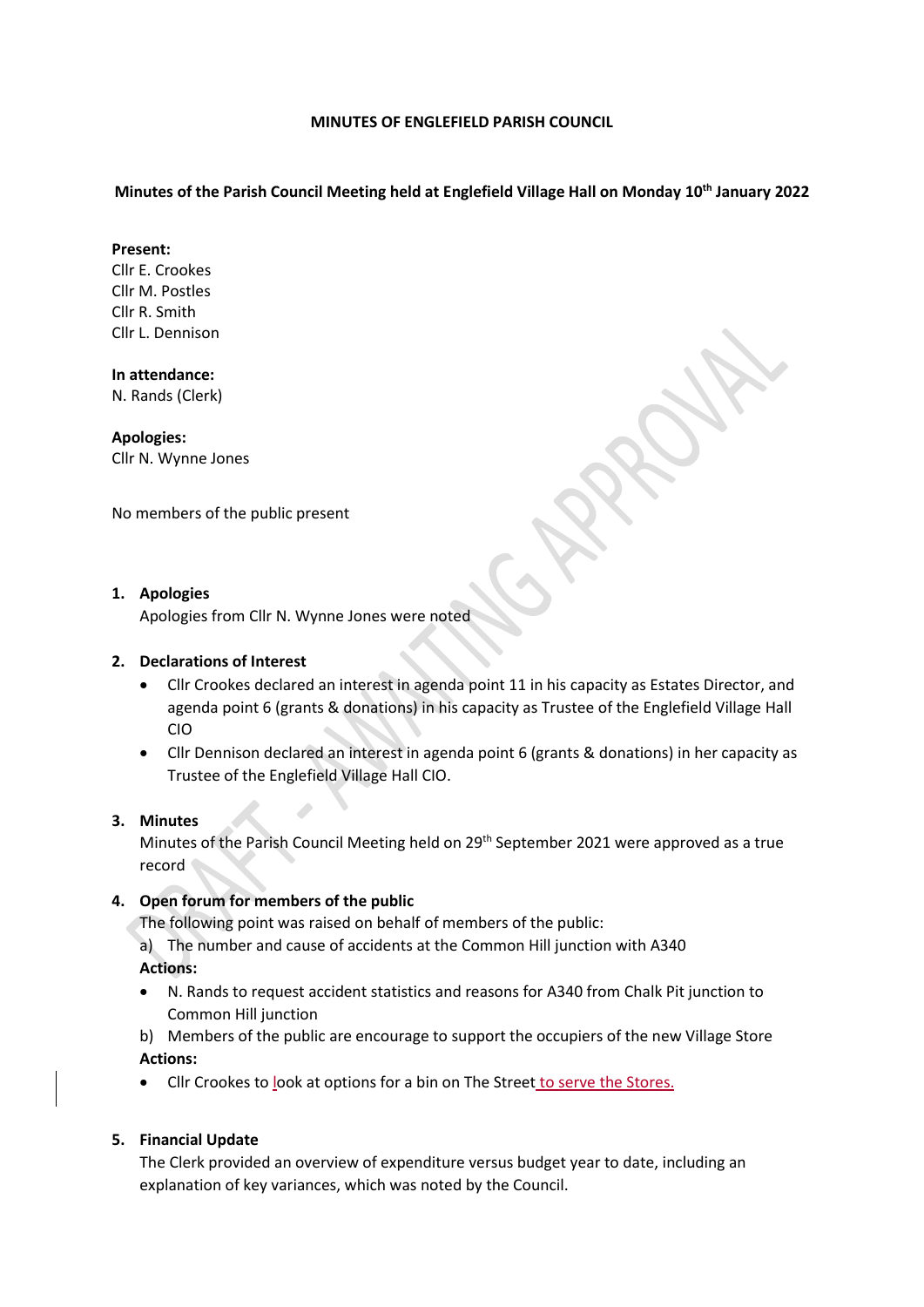## **6. 2022/23 Budget & Precept**

a) Proposed budget for 2022/23 was tabled, discussed and agreed.

Outcome –

- i. Budget approved
- ii. Precept of £4,500 approved by the Council

# **7. Contribution/Donation to West Berkshire Library Service**

The Council resolved to make a donation of £200 for financial year 2021/22

# **8. Payments for Approval**

The Council approved the following items for payment

i. HMRC – Council Administration Income Tax Q3 2021/22 £115.60

# **9. Payments Made**

The Council noted that the following payments have been made since the last meeting of the Council

- i. Council Administration Salary & WFH Allowance October 2021 £170.96
- ii. Triangle Management Dog Bin Maintenance October 2021 £18.00
- iii. Englefield Trust Contribution to Community Event October 2021 £230.00
- iv. Triangle Management Dog Bin Maintenance September 2021 £22.50
- v. Council Administration Salary & WFH Allowance November 2021 £170.96
- vi. Triangle Management Dog Bin Maintenance November 2021 £18.00
- vii. Autela Payroll Services Payroll October-December 2021 £50.40
- viii. Triangle Management Dog Bin Maintenance December 2021 £18.00
	- ix. Council Administration Salary & WFH Allowance December 2021 £171.16

# **10. Planning Applications**

- a) The Council noted that the following responses have been made since the last meeting of the Council
	- i. 21/02711/LBC2 The Workshop, Englefield Estate Yard, The Street, Englefield Asbestos removal Support
	- ii. 21/02913/FULC Wickcroft Farm, Pangbourne Road, Theale Variation/removal of condition 2 (approved plans) of approved 15/00807/FUL No objection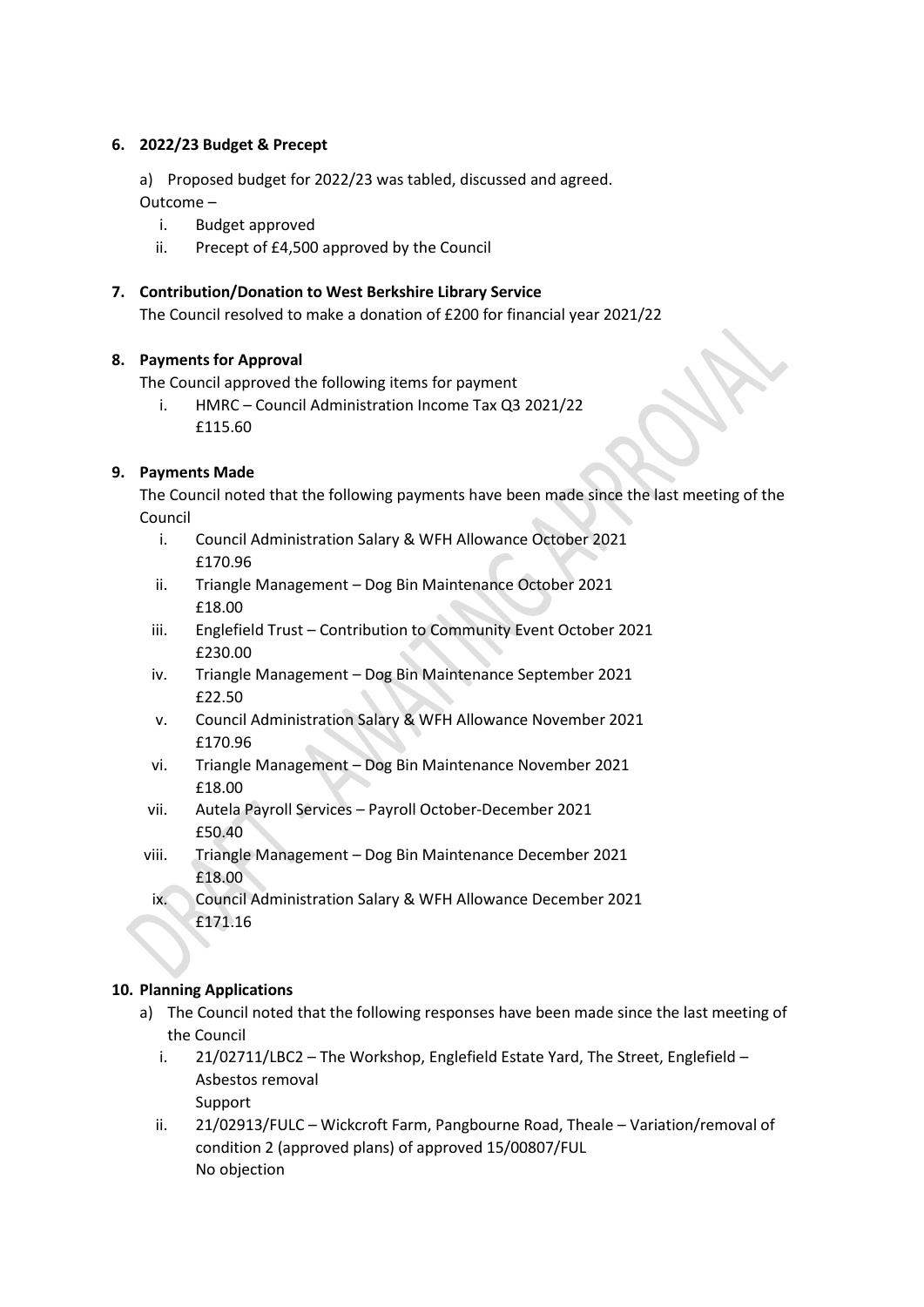- iii. 21/02925/FULD Malpas Farm, North Street, Theale Proposal to replace an existing residential house and separate residential annex (2 existing residential dwellings), with 2 single storey residential dwellings, together with improvements/alterations to the access to the adjoining commercial storage buildings No objection, with comments
- b) The Council noted that the following decisions that have been received
	- i. 21/02280/PACOU North Street Farm, North Street, RG7 5EX Change of use Approved
	- ii. 21/02711/LBC2 The Workshop, Englefield Estate Yard, The Street, Englefield Asbestos removal Approved
	- iii. 21/02833/NONMAT The Workshop, Englefield Estate Yard, The Street, Englefield Non-material amendment to planning permission 20/01425/COMIND - Change of use of buildings (including Grade II listed sawmill) to employment uses (Use Classes B1(a), B1(c) and B2); together with addition of mezzanine floors; demolition of existing Timber Treatment Shed and Open Barn; and erection of new maintenance building (Use Class B2) together with car parking and landscaping. Amendment - revision to the wording of condition 6 (parking and turning)

Approved

# **11. Applications**

i. 21/01158/LQN – Grounds of Englefield House New Premises Licence application – One Consecutive Friday, Saturday, Sunday 08.30- 23.30 Plays, Films, Live Music, Recorded Music, Dance, Anything Similar Late Night Refreshment Friday to Sunday 23:00 – 05:00

Supply of Alcohol Friday to Sunday 09:00 – 23:30

The Council discussed this application relating to the Run Fest Run event on 20<sup>th</sup>-22<sup>nd</sup> May 2022, and agreed to submit the following points in response:

Would like to ensure robust traffic management plan – ensuring no parking and no-through traffic on The Street; and would request that all parking be contained within the parameters of the event.

# **12. Parker's Corner – Traffic calming**

The Council noted the outcome of discussions with West Berkshire Council regarding proposed potential traffic calming measures

# **13. The Queen's Platinum Jubilee Central Weekend**

The Council discussed potential plans to mark The Queen's Platinum Jubilee. It was proposed that a separate working group is set up to organise a community lunch. **Actions:**

 Cllr Crookes and Cllr Dennison to contact individuals in the community to request volunteers for the working group.

## **14. Date of Next Meeting**

Next Council Meeting – Monday  $7<sup>th</sup>$  March 6.30p.m.